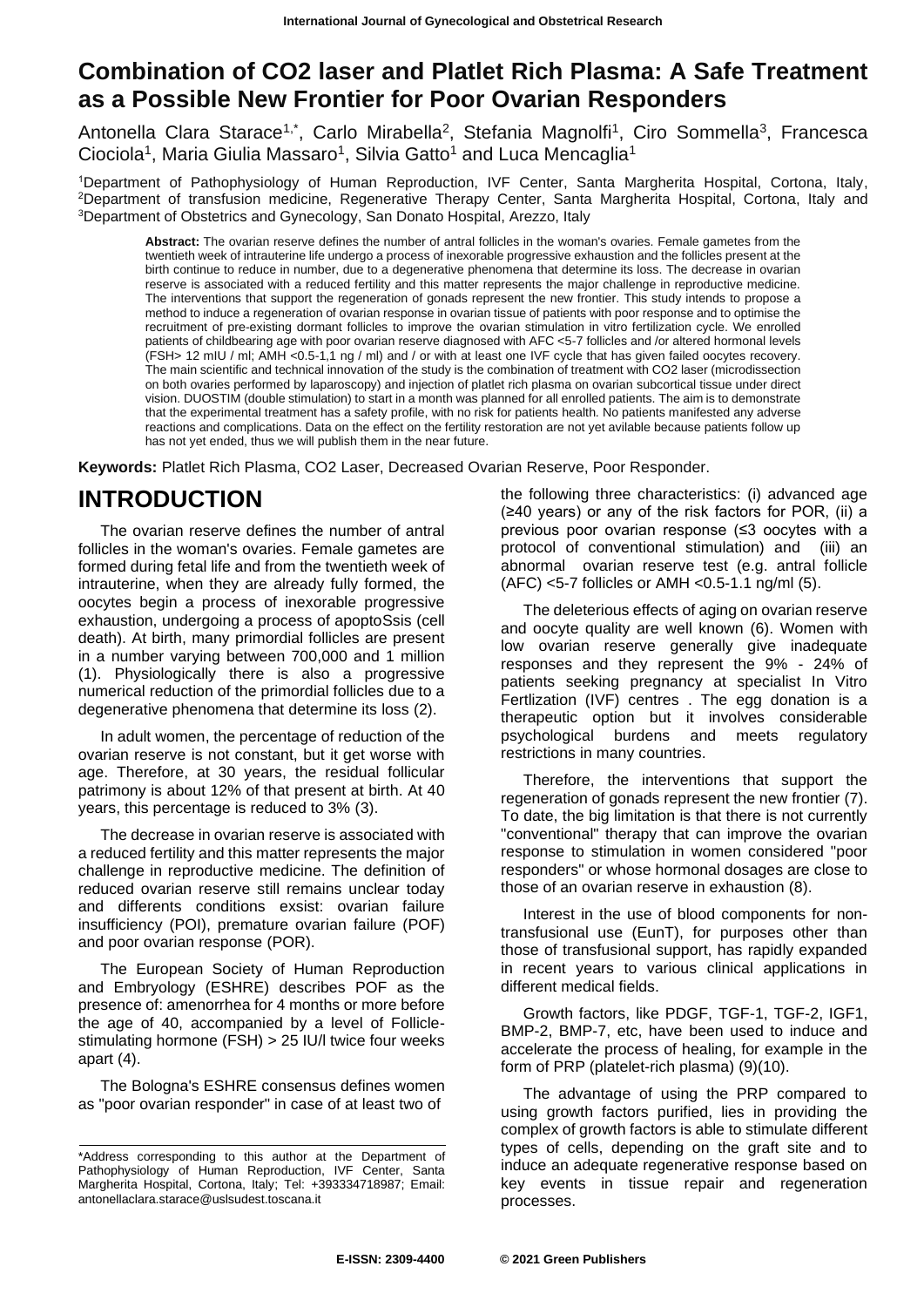Exclusion criteria were oncological or haematological diseases, autoimmune or oncological diseas in treatment with immunotherapy or antiblastic drugs, chronic therapy with antiplatelet and corticosteroids, anemia (Hb <11.5 g / dl) or thrombocytopenia (plt <150,000 / microL), cardiovascular diseases.

The preparation of the PRP was performed at the Transfusion Centre.

The phase of the development of biotherapy consisted in the preparation of PRP through a blood sampling, to obtain as a final product an amount of PRP of 0.3x109 platelets x cm2(21)(22)(23)(24).

The volume of PRP to be used may vary from a minimum of 0.5 ml to a maximum of 2 ml according to published data in literature (25).

Patients who met the inclusion criteria undergone laparoscopic surgery, where one trocar of 5 mm was introduced at the level umbilical for the optic and other two of 5 mm were positioned in the right and left iliac fossa. The surgery was performed, in general anesthesia, by a skilled gynecologist surgeon. The average duration of the surgery was  $40 \pm 10$  minutes. The CO2 laser was inserted through one of the secondary trocars, it was used to create microdissections at the ovarian subcortical, with an emission of waves with a wavelength of 10.6 μ, at a distance of 5-10 mm and at a depth of 4-10 mm. The final number of dissections cannot be calculated because it depends on the size of the single treated ovary.

The injection of PRP was performed into the subcortical space of the ovaries, using a needle, with the advantage of proceeding to multiple infiltrations under direct laparoscopic vision.

Special attention was paid to all possible complications and side effects of the two procedures.

After the surgical phase, patients undergone a double ovarian stimulation (DuoStim protocol): the first one was performed during the follicular phase of the first menstrual cycle after the laparoscopy and the second one during the luteal phase of the same cycle.

The ovarian stimulation involved the administration of highly purified menotropin (human menopausal gonadotropin, HMG) for a dosage of 300 IU/d hmg (Meropur, Ferring Pharmaceuticals, Germany), until the follicular maturation criteria are met (at least 3 follicles with a diameter of 17 mm). A oocyte pick-up for each stimulation was planned.

Daily administration of GnRH antagonist Ganirelix (Orgalutran; Msd Italy Srl), with flexible protocol, at a dose of 0.250 mg/day was started in the presence of at least 1 follicle with a medium diameter range of 14 mm. A single injection of 2 vials of GnRH agonist (Decapeptyl, Ipsen, Signes, France) 0,1mg/ml was administrated at 36 hours before to proceed to the first egg pick-up (OPU-1). After 5 days from the first oocytic sampling (OPU-1) a second stimulation cycle was started with the same drug protocol. The second egg sampling (OPU-2) was carried out after an average of 15 days from the OPU-1.

Concerning the CO2 Laser, it is a device able to determine a specific biological effect on tissues. The CO2 laser is known to be used in treatment and prevention of vulvo-vaginal atrophy in patients in menopause (11)(12). These results are achieved thanks to the transfer, in the vaginal walls, of thermal energy that determines a series of effects at the tissue level including: the proliferation of the epithelium rich in glycogen, neovascularization, the synthesis of collagen and components of the cellular matrix  $(13)(14)$ .

Based on this application experience, it is reasonable to translate these results on other tissues that can undergo a "progressive process of atrophy and exhaustion" of the their physiological function. Laser action on ovarian tissue could induce a neovascularization and reactivation of cellular components in the perifollicular microenvironment.

Laser CO2 method has been used, 30 years ago, in the treatment of ovarian polycystosis, according to technique drilling, to restore a physiological function ovarian endocrine, with any complications (15)(16)(17).

It was an effective and safe treatment in subfertile women with syndrome of the polycystic ovary resistant to clomiphene, reducing the number of multiple pregnancies and the incidence of OHSS.

Until now there are no published studies concerning the effects of the combination of the CO2 laser and PRP and therefore this study would be the first to use this type of innovative treatment.

### **MATERIALS AND METHODS**

The study is an open Single Arm Interventional Clinical Study, where the number of sample size (n. of patients: 30) was evaluated with the relative power test and the adequacy of the statistical sample, in order to establish the feasibility and safety of the procedures for each patients, and also to obtain information to determine the sample size for a subsequent larger-scale study.

The study had a "Intention To Treat" approach for the analysis of collected data, in order to monitor also possible drop out cases from the study.

It was conducted in the Department of the Pathophysiology of Human Reproduction (IVF Center) in the Hospital Santa Margherita La Fratta, Cortona (Tuscany, Italy), from January 2021 to January 2022.

We enrolled patients of childbearing age, between 18 and 43 years, with poor ovarian reserve diagnosed with AFC <5-7 follicles and /or altered hormonal levels (FSH > 12 mIU / ml; AMH < $0.5$  ng / ml) and / or with at least one IVF cycle that has given failed oocytes recovery (18)(19)(20).

Once obtained the informed consent, patients have been subjected to a hormonal sampling performed on the 2nd day of the menstrual cycle for the evaluation of FSH and AMH and to an ultrasound examination performed with the aim to evaluate the antral follicles (antral follicle count or AFC) in both ovaries. The AFC was expressed in numerical value.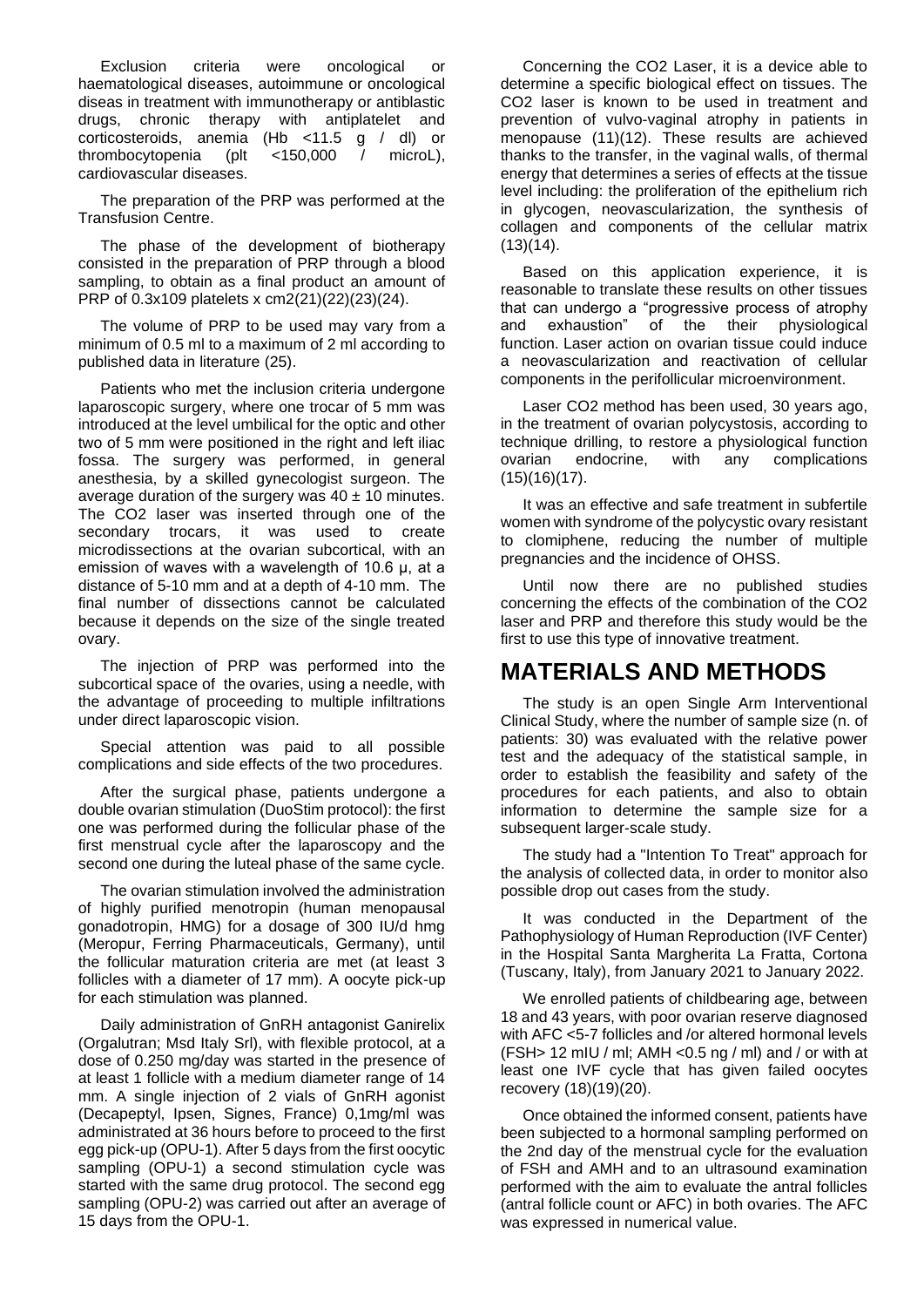The efforts to overcome a poor response have so far been focused on stimulating the ovaries to promote follicle growth. Many controlled ovarian stimulation (COS) protocols and other alternatives have been tested, but none have proven to be successful, probably due to the low number of follicles inside the ovary or due to reduced activity or reduced sensitivity of the local receptors. However, a small reserve of quiescent primordial follicles remains, even in ovaries of menopausal and POF patients, which could potentially contribute to yield final oocytes. In fact, oocytes could be recovered after the activation and growth of these "dormant" follicles (26).

PRP has been studied as long-used product in the field of infertility. Kim *ET AL*. have investigated the potential effects of intra-ovarian PRP administration on the POR patients and they concluded that total oocytes count showed a statistically signifcant increase in all POSEIDON groups with more notable changes in group 4 Interestingly, this study showed that 9.75% of women got pregnant following a single session of PRP injection without the need of a subsequent IVF cycle. However, it was less than 14.75% for those cases undergone assisted reproductive medicine (27).

Hajipour *ET AL*. have mentioned in their systematic review that growth factors in the PRP could afect, in a positive way, diferent characteristic features of oocytes to eventually increase survival rate of follicles compared to the controls (9).

Also Cakiroglu *ET AL*. investigated the results of intra-ovarian PRP administration on primary ovarian insufciency, concluding that PRP treatment could lead to increased antral follicle count, improving ovarian function after the PRP treatment (28).

No significant change was observed in AMH value and this matter justifies that the outcomes of patients are more likely achieved through a non-hormonal pathway(s).

From the analysis of the published studies concerning the application of PRP, a phase I pilot project is about 8 women in perimenopausal status, with an average age of  $45.1 \pm 4.4$  years, treated with autologous PRP, administered in the ovary through a transvaginal injection guided by ultrasound. The ovarian rejuvenation was successfully achieved in the 8 cases treated, confirmed by the restoration of the menstrual cycle 1 - 3 months after PRP treatment. In addition, in all the treated cases,  $2.5 \pm 0.71$  follicles with a diameter of 15.2  $\pm$  2.05 mm have been successfully recovered and  $1.5 \pm 0.71$  oocytes and  $1.50 \pm 0.71$  MII oocytes were retrieved. These have been inseminated through the ICSI technique and the resulting embryos have been cryopreserved at stage 2pn (22).

Scott *ET AL*. published a phase I clinical trial conducted on 4 women in menopause and perimenopause, treated with about 5 ml of autologous PRP, activated with calcium gluconate, administered in the ovary through a guided transvaginal ultrasound injection. AMH, FSH and estradiol values were monitored at 2-week intervals after PRP treatment and compared to baseline levels. A statistically significant

reduction of FSH ( $p < 0.01$ ) and  $5.3 \pm 1.3$  MII oocytes were collected. The IVF technique was carried out at a distance of  $78 \pm 22$  days from PRP treatment. Each patient has obtained at least one blastocyst, available for cryopreservation. In addition, none of the treated women developed complications as a result of experimental treatment (23).

Sills *ET AL* conducted a prospective clinical trial where 182 patients with low ovarian reserve and/or at least 1 failed in vitro fertilization (IVF) cycle were treated with autologous PRP (about 5 ml) activated with calcium gluconate, administered in the ovary through a guided transvaginal ultrasound injection. The control group is represented by patients treated with conventional hormonal stimulation, having homogeneous characteristics to those of the experimental cohort group. Authors observed improved serum AMH in 51 patients (28%) with median increase of 167% [95%CI 91; 280] after treatment; the mean interval to maximum AMH increase was 4 weeks (range 2-10 weeks). Improved post-treatment AMH was not limited to younger patients; when stratified by age (<42 vs. ≥42yrs), significant AMH improvements were seen in both groups after treatment (p=0.03 and 0.009, respectively) (29).

To date the application experience of EunT does not guarantee the accurate deposition of the preparations at the level of the virtual cellular spaces of the ovarian subcortical, but it highlights an improvement in the ovarian function of the treated patients, without manifesting any adverse effect (acute and/or chronic toxic effects) (10)(21).

All the studies concerning the application of PRP and the improvement of ovarian reverse used a standard procedure for the intraovarian injection of PRP, that is by the transvaginal approach. No data are available on the application thruogh laparoscopy and no sperimental data are on the application of CO2 laser to improve the effectiveness of the action of PRP on the ovarian function.

The paradigm of inevitable ovarian senescence has long been based on evidence that the female gonads lose their ability to generate new oocytes prior to birth. This long-standing belief postulates that a finite number of oocytes in females of reproductive age are arrested in meiosis I and surrounded by a single layer of squamous pre-granulosa cells forming a primordial follicle.

The thermal energy can determine a series of effects at the tissue level without damage.The rational on the use of biotherapy lies in the laser action on ovarian tissue with induction of a neovascularization and consequent reactivation of the factors present in the microenvironment intercellular that lead to the reactivation of the dormant follicles by the stabilization of the cellular microenvironment, the neoangiogenesis and the activation of gametes cell receptors, stimulating hormonal feedback to ovarian tissue.

# **RESULTS**

The characteristics of the population were an average age of  $39 \pm 2.5$  years, a body mass index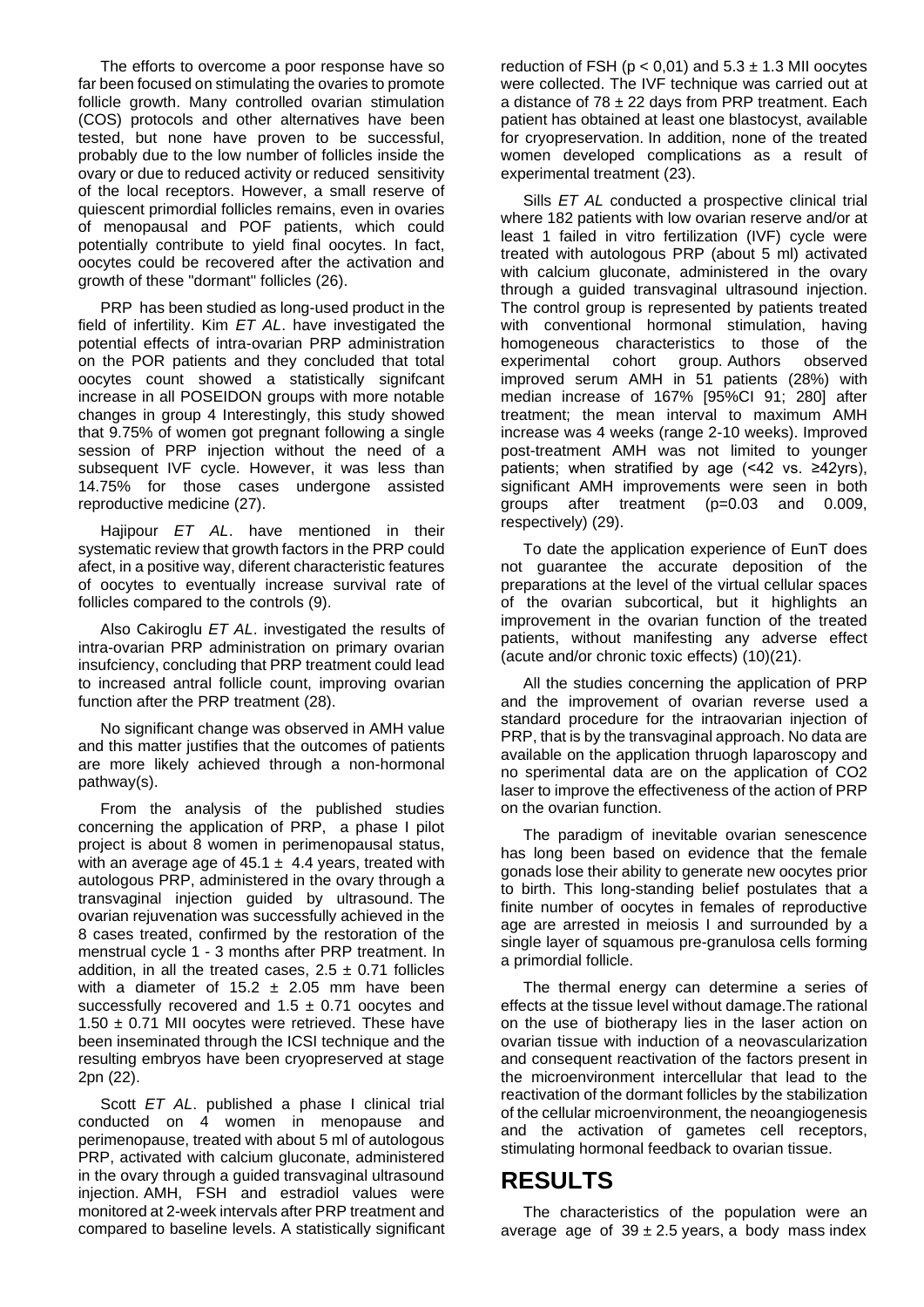(BMI) of  $23 \pm 2.9$ , a time of infertlity of  $3.7 \pm 3$  years, a basal AMH of  $0.5 \pm 0.22$  ng/dl, a basal FSH of 17 $\pm$ 12.2 and a AFC of  $2.5 \pm 1.2$ .

The sperimental applicaion of the two techiques showed to be a safe procedure for all enrolled patients.

No important complication or side effect were registred. Only one patient had a fever 48 hours after surgery, a self-limited episode in a few days, with no hospitalization. The average duration of the surgery was  $40 \pm 10$  minutes. It lasted longer in the 30% of cases (9 of 30 patients), where previous abdominal surgery like ovarian cystectomy or appendicectomy was perfomed, thus more time was needed for the lysis of adhesions. No iatrogenic bleeding was observed after the CO2 laser microdissection performed on the ovaries. Induction of follicular growth is a milestone in the recovery of ovarian functional activity in which the quiescent follicles are re-activated and sensitized to exogenous induction with gonadotropin. According to the results of this study and according to the fact that CO2 laser and intraovarian injection PRP separately proved irrefutably a remarkable regenerative capacity on various types of human tissue, it is resonable that the combination of the two technique can induce improvement of the ovarian reserve in term of laboratory test (an increase of AMH and a reduction of FSH) and the quantitative improvement of antral follicular count.

Follow up period of our enrolled patients is ongoing, they are undergoing office visits and transvaginal ultrasound and blood sample for hormonal evaluation, in order to monitor the patients health status and the final data of effectiveness of the treatment in terms of cumulative pregnancy rate and live birth rate.

# **CONCLUSION**

Our study showed that the combination of the two techniques is safe, with no risk for patients. The rational of the propose was that both the CO2 laser and the application of PRP are correlate to beneficial effects. Another important matter is that the injection of PRP in the subcortical ovarian space can be more precise, under laparoscopic vision rather than by a transvaginal guidance.

Data relative to the efficacy of the treatment on the improvement of ovarian reserve parameters and the subsequent artificial reproductive technique (ART) cycle outcomes will be pubblicate in a future manuscript. However, according to published data, it is well known its positive relation, particularly in women with poor ovarian response. The improvement of ovarian function was registred in term of total oocyte number and especially metaphase (MII) oocytes. PRP injections are effective and safe to improve markers of low ovarian reserve prior to ART cycle. On the other hand, ormonal level seems to change not signifcantly. This might be a clue to how PRP did not exploited the hormonal pathways but maiby there are involved other supposed mechanisms such as the angiogenesis.

PRP seems to be the appropriate treatment for the patients with poor ovarian response who show resistance to the hormonal treatments but further evidence is required to evaluate the impact of combination of Co2 laser and PRP as a potential better treatment to obtain pregnancy.

#### **REFERENCES**

- [1] Committee Opinion No. 589. American College of Obstetricians and Gynecologists. Fertil Steril. 2014 Mar;101(3):633–4.
- [2] Seli E. Ovarian Aging. Semin Reprod Med. 2015 Nov 13;33(06):375–6. <https://doi.org/10.1055/s-0035-1567817>
- [3] Stoop H, Honecker F, Cools M, *ET AL*. Differentiation and development of human female germ cells during prenatal gonadogenesis: an immunohistochemical study. Hum Reprod. 2005 Jun 1;20(6):1466– 76.

#### <https://doi.org/10.1093/humrep/deh800>

- [4] Ferraretti AP, La Marca A, Fauser BCJM, *ET AL*. ESHRE consensus on the definition of "poor response" to ovarian stimulation for in vitro fertilization: the Bologna criteria. Hum Reprod. 2011 Jul1; 26(7):1616–24. <https://doi.org/10.1093/humrep/der092>
- [5] La Marca A, Grisendi V, Giulini S *ET AL*. Live birth rates in the different combinations of the Bologna criteria poor ovarian responders: a validation study. J Assist Reprod Genet. 2015 Jun 1;32(6):931–7. <https://doi.org/10.1007/s10815-015-0476-4>
- [6] Hosni W, Bastu E. Ovarian stem cells and aging. Climacteric. 2012 Apr 28;15(2):125– 32. [https://doi.org/10.3109/13697137.2011.6368](https://doi.org/10.3109/13697137.2011.636848) [48](https://doi.org/10.3109/13697137.2011.636848)
- [7] Ramaswamy Reddy S, Reddy R, Babu Nc, *ET AL*. Stem-cell therapy and platelet-rich plasma in regenerative medicines: A review on pros and cons of the technologies. J Oral Maxillofac Pathol. 2018;22(3):367. [https://doi.org/10.4103/jomfp.jomfp\\_93\\_18](https://doi.org/10.4103/jomfp.jomfp_93_18)
- [8] Bukovsky A. Novel methods of treating ovarian infertility in older and POF women, testicular infertility, and other human functional diseases. Reprod Biol Endocrinol. 2015 Dec 25;13(1):10. <https://doi.org/10.1186/s12958-015-0001-8>
- [9] Hajipour H, Farzadi L, Latifi Z, *ET AL*. An update on platelet-rich plasma (PRP) therapy in endometrium and ovary related infertilities: clinical and molecular aspects. Syst Biol Reprod Med. 2021 May 4;67(3):177–88. [https://doi.org/10.1080/19396368.2020.1862](https://doi.org/10.1080/19396368.2020.1862357) [357](https://doi.org/10.1080/19396368.2020.1862357)
- [10] Lacci KM, Dardik A. Platelet-rich plasma: support for its use in wound healing. Yale J Biol Med. 2010 Mar;83(1):1–9.
- [11] Arunkalaivanan A, Kaur H, Onuma O. Laser therapy as a treatment modality for genitourinary syndrome of menopause: a critical appraisal of evidence. Int Urogynecol